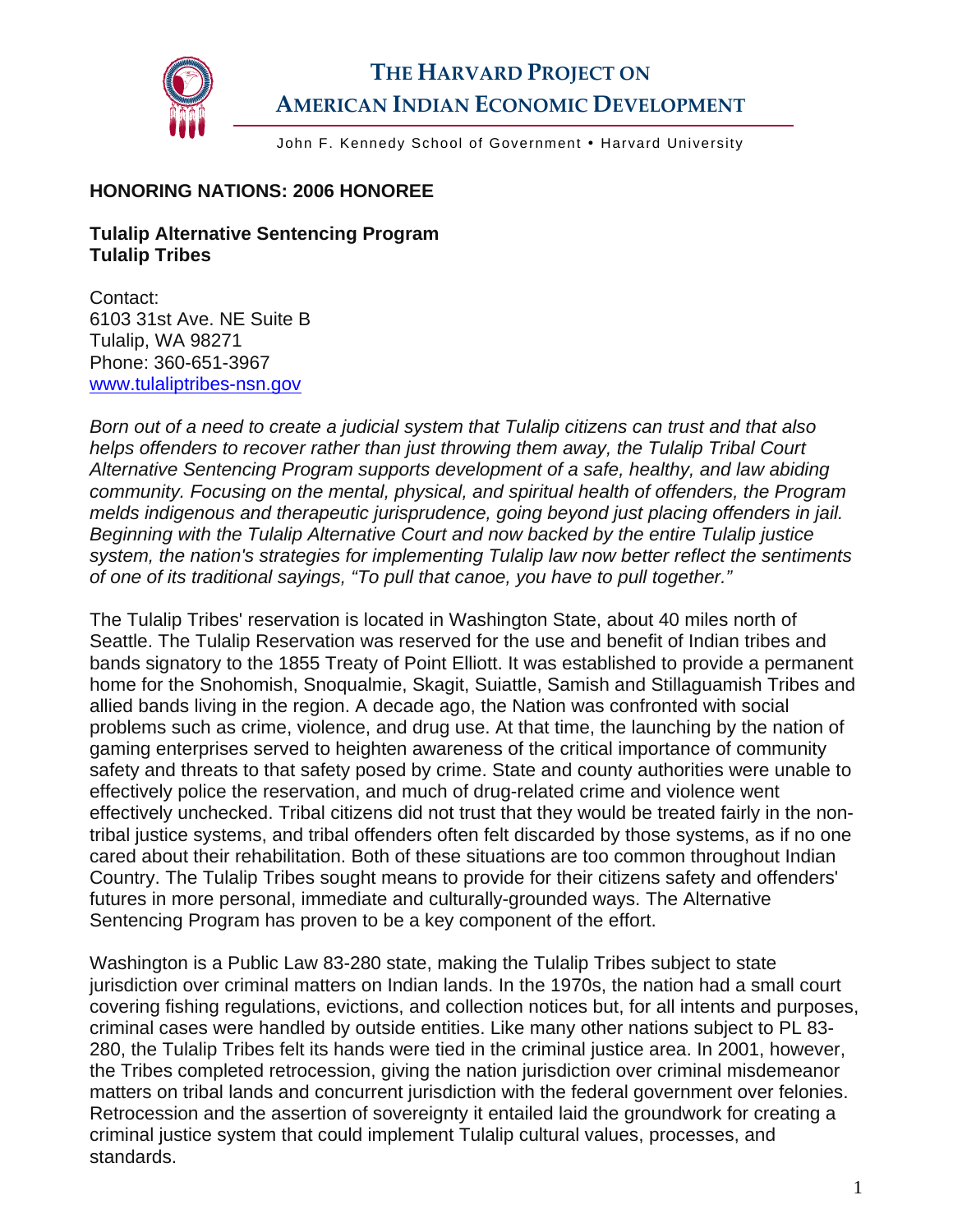The Tribes recognized they had resources available to them, within and outside its community. Retrocession fortified the Tribes' assertions of sovereignty, so it knew it could mandate and legislate how to best implement a new system. The final piece was the realization that the Tribes were well-positioned to create a justice system that valued citizens and contributed to a healthy community.

The nation upgraded its court facility and expanded its collaboration with the Northwest Intertribal Court System (NICS). The NICS, itself an Honoring Nations honoree, was able to provide contract prosecutors, a second judge, clerks, probation and compliance officers, and other necessary personnel. The Tribes also developed a close relationship with the University of Washington clinical law program to provide counsel for needy defendants. With these important partnerships in place, the Tribes were ready to more actively assert control over the nation's criminal justice system.

In structure and form, the early versions of the Tulalip Police Department and the Tulalip

Tribal Court appeared quite non-Native, and the Tulalip Legislature sought to develop a new justice system that would better fit the needs and culture of the nation. Seeking a system tailored to their community, the police chief and criminal court judge, with the backing of the Legislature, convened all those they saw as necessary to create a new way of approaching justice. The subsequent meetings laid the groundwork for the Tulalip Alternative Sentencing Program and culminated in new procedures and case processing. The new procedures mandated that offenders receive holistic treatment to address the reasons that brought the individual into court, including underlying issues such as drug abuse. The Program stipulates that all parties to a defendant's case meet and work together. For example, the judge, defendant, attorneys, and service providers work together regularly, interacting on a professional level, to make each case successful.

The remaining challenges for the Tribes concerned how to best reflect a driving philosophy of the People, "To pull that canoe, you have to pull together." The Tribes devised a system that focuses on the mental, physical, and spiritual health of offenders, while incorporating cultural values. The new system melds forms of indigenous and therapeutic jurisprudence, going far beyond just placing offenders in jail. For example, the Alternative Sentencing Program uses GPS ankle bracelets to monitor and work with offenders, replacing incarceration in the local jail. Each offender on GPS monitoring is required to actively participate in designated selfimprovement outcomes. Offenders take part in drug and alcohol treatment; Moral Reconation Therapy®; mental, medical, and dental health treatment; community services; random and frequent drug and alcohol testing; elders' meetings; educational training, including GED classes; job search support transportation and securing driver's licenses; family support services, such as family reunification and domestic violence perpetrator classes; and classes on life skills, healthy living, parenting, and anger and stress management, as deemed necessary by the team of professionals who operate the Program. Regular, sometimes weekly, team meetings also mean that all tribal agencies are required to work with participants in a timely manner.

If other services are not successful in correcting behaviors, the Alternative Sentencing

Program also offers the Healing to Wellness Court (also known as the drug court). The initiative, started in 2006, brings an even larger range of interested tribal parties into the healing circle, both literally and figuratively. Not only do the judge, defendant, compliance officer, prosecutor, and defense counsel participate directly in conversations with defendants